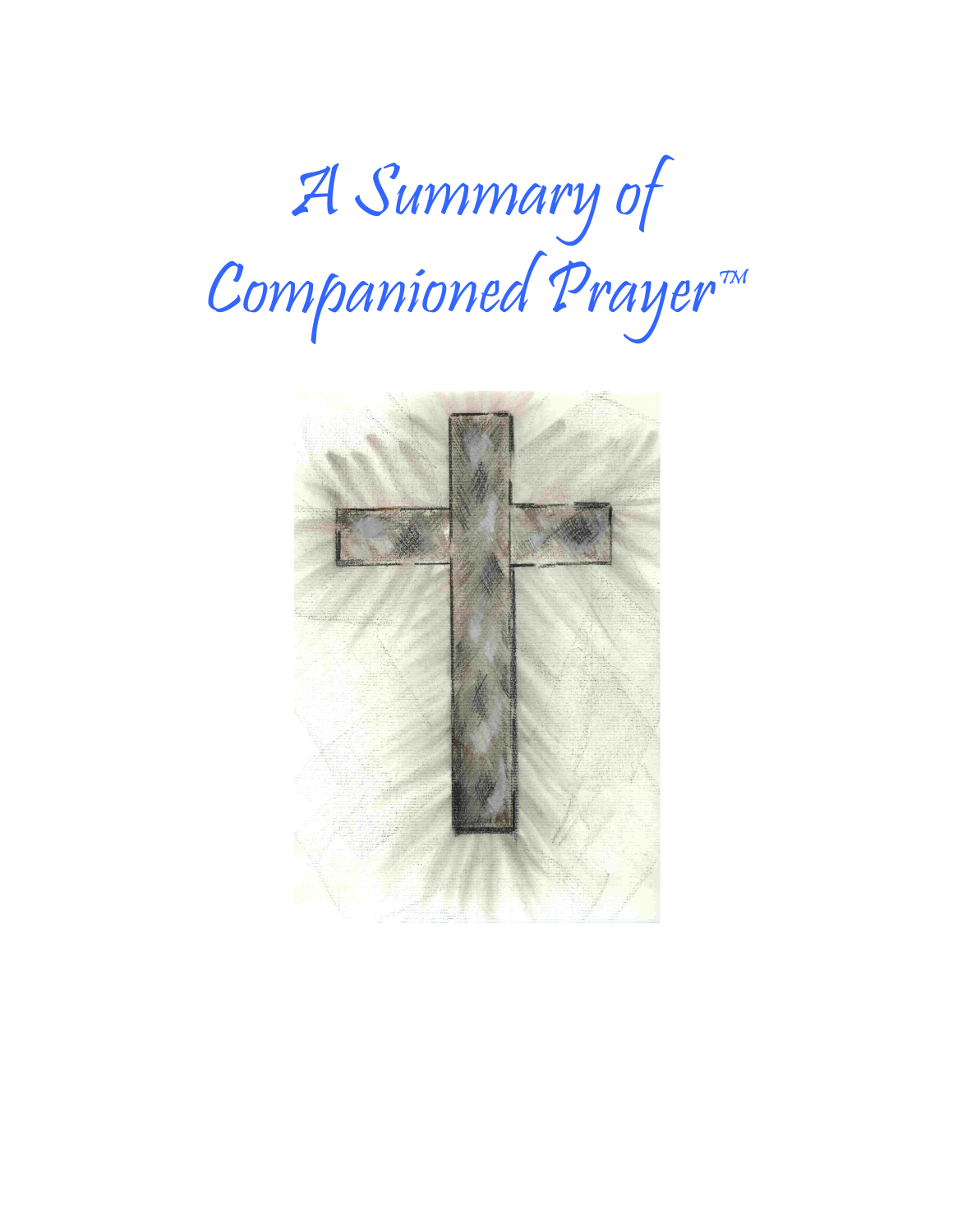

*A Summary of Companioned Prayer*, copyright © 2017 by William R. Stobbe This version dated 2/26/2022

The material in this document is excerpted from the book, *Companioned Prayer; An Interactive Prayer for Companions, Families and Small Groups*, © William Stobbe Cover illustration of the cross, copyright 2005 Minnet May-Stobbe Illustration of a dove, above, copyright © 2005 William R. Stobbe "Companioned Prayer" and "Companioned Prayer Christian Fellowship" are trademarks of Companioned Prayer Christian Fellowship, Incorporated

*Companioned Prayer™ includes the role of a prayer companion who reads text and accompanies the person who is praying. The prayer is offered and practiced as a Christian, interactive, contemplative prayer. The prayer experience is between the person praying and God, and requires an active faith relationship with Him or a searching for that relationship. Neither the companion nor the person praying should view the role of the companion, or the prayer practice or prayer experience, as a substitute for professional therapy or treatment. Companioned Prayer is not a form of therapeutic treatment. Neither is it spiritual direction nor spiritual counseling. It is a private, personal prayer with the assistance and companionship of another person. Your companions, the sponsoring or hosting organization and the Companioned Prayer Christian Fellowship, and their officers, members, employees and volunteers, are not responsible for your prayer experience. If you have related questions or concerns about Companioned Prayer, discuss them with your therapist, doctor and/or priest before beginning or engaging in any further practice of the prayer. You should not practice, or continue to practice, any prayer that you are not comfortable with.*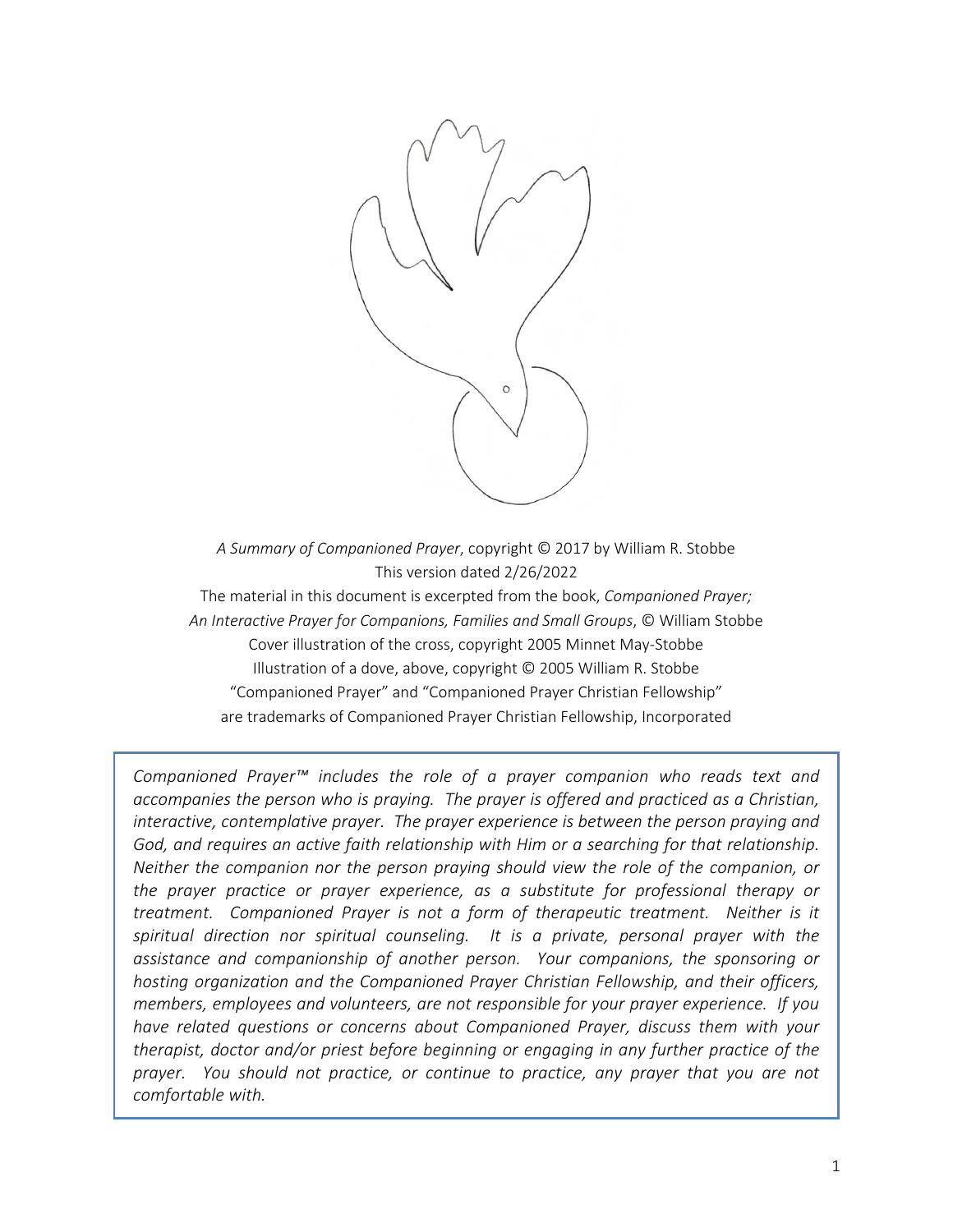*Abide in me, as I abide in you. Just as the branch cannot bear fruit by itself unless it abides in the vine, neither can you unless you abide in me. I am the vine, you are the branches. …As the Father has loved me, so have I loved you; abide in my love.*

John 15:4-5a, 9

## **A New Prayer Experience**

Sometimes we are fortunate to experience God's loving grace gifted to us with the help of another person. Those are precious moments – when we know God's abiding love for us, experienced and known through the gift of friendship or a special moment in a relationship. When we hold our child or grandchild, or when we look into our mother's eyes and feel her heart. Or those special times when we feel we are one with our husband or wife, or our brother or sister. Sometimes we find these moments with a friend, or more rarely, with a small group of friends.

When we do experience such moments of grace, we cherish their personal richness and special meaning for us. They are times of treasure that often just seem to happen – when our feeling of wholeness in ourselves, our family, and in God's creation seem to break through into a connectedness we recognize as very special, even holy.

In faith we know such opportunities for being open to the gift of God's grace can also occur in our worship and prayer. But these prayer times are usually either in corporate worship or solitary prayer or reflection. It is not common to find a prayer specifically designed to open us up to that private inner knowing of God's presence with the guidance of one other person. That is the unique gift of this prayer.

Companioned Prayer™ is a simple way to help one another be present to God and open to his gift of grace and understanding felt and known directly. In this manner we accompany or companion each other in prayer. Yet our prayer subject and experience are completely private and personal. In faith we take our personal prayer to God, to the loving heart of Jesus, and wait for some inner movement or discernment. We stay with this as it unfolds and leads us to new personal understanding and renewal, given from God's love.

In Companioned Prayer the traditional contemplative blending of devotion, alert listening, and faithful waiting come together with personal and private prayer issues. This is a prayer of the gift of God's love, his mercy felt and known within us.

> *"My spiritual journey has taken on a new dimension. I feel God's call and Christ's love. Each time I pray with my companion, I feel like God has touched me."*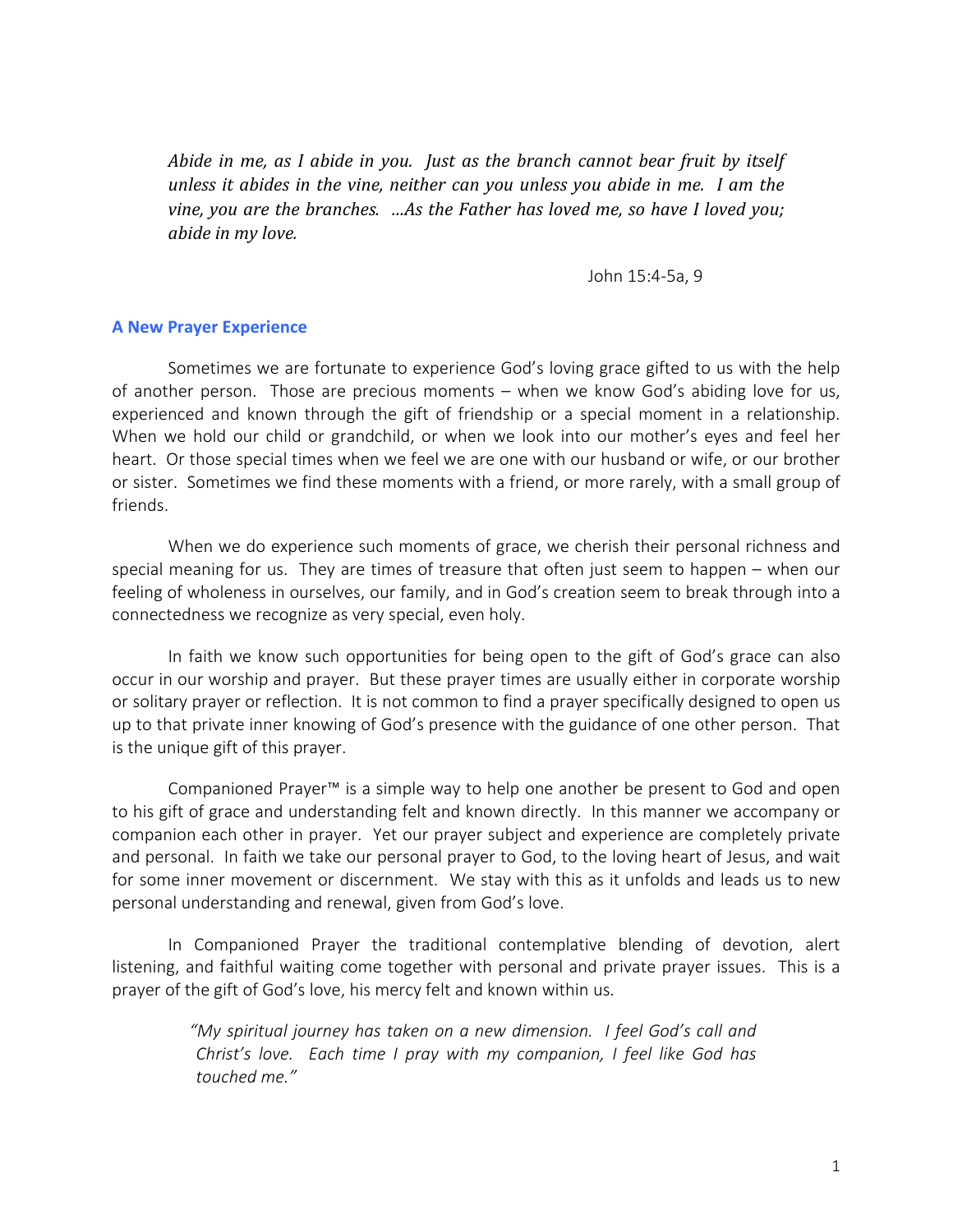*"When I let myself listen in this contemplative way, the Holy Spirit gently guides me to new revelation, to new understandings that are very personal to my situation. God is with me in this prayer."*

*"I felt that God was present; his glory penetrated me. I knew Jesus' love was total."*

This unique interactive prayer is ideal for friends, family members, and acquaintances. It can be practiced at home, in church, or in other settings. It can be part of a regular practice of spiritual growth in our faith journeys, and it can be practiced as part of a healing ministry with others.

In whatever way we practice it, we experience ourselves as part of a community or fellowship of God's children. Our faith is awoken from within. We are called into a new being, as a child of God. We find his love transforming. Each time we pray we discover anew our life in Christ. We find that in this Christ-centered prayer and experience, we come to know his saving presence. "*For, everyone who calls on the name of the Lord shall be saved.*" (Romans 10:13)

### **Praying with Another Person**

Companioned Prayer is usually practiced with another person, a companion. The companion guides the person through a structured prayer experience, following the desires of the person praying. The companion assists the person praying to stay focused on their inner prayer experience, surrendering into their walk with God. With this companionship and supportive instructions, the person praying can be more present to their inner prayer experience. We find that we are in a prayer of attentive inner listening. In this holy listening we are no longer "doing prayer." Instead we find ourselves "in prayer" and then "being prayer" as we let go into God praying in us. Our soul is nourished by His gifted intimate presence and love.

In this prayer, the term "companion" carries a double meaning. In addition to the person assisting in the prayer, it also refers to Christ. Christ is our Companion in our prayer. We find him present in his constant love throughout the prayer, including within our experience of the very things that we pray about.

Unlike the more traditional forms of contemplative prayer in which a word or phrase may be silently repeated or in which one sits in silence, in this prayer we pray about the same kinds of things that we might otherwise find ourselves praying about. We pray about things that are personally important to us, such as our concerns, about thankfulness, personal challenges, loved ones, our faith, and so forth. But instead of us selecting, we listen to what God is calling us to be with in prayer. We ask, of everything going on in my life, what does it feel like God is calling me to listen to in prayer? What does he want me to be aware of? Knowing that God knows us completely, even better than we know ourself, and knowing that he loves us, as best we can we turn the selection over to him.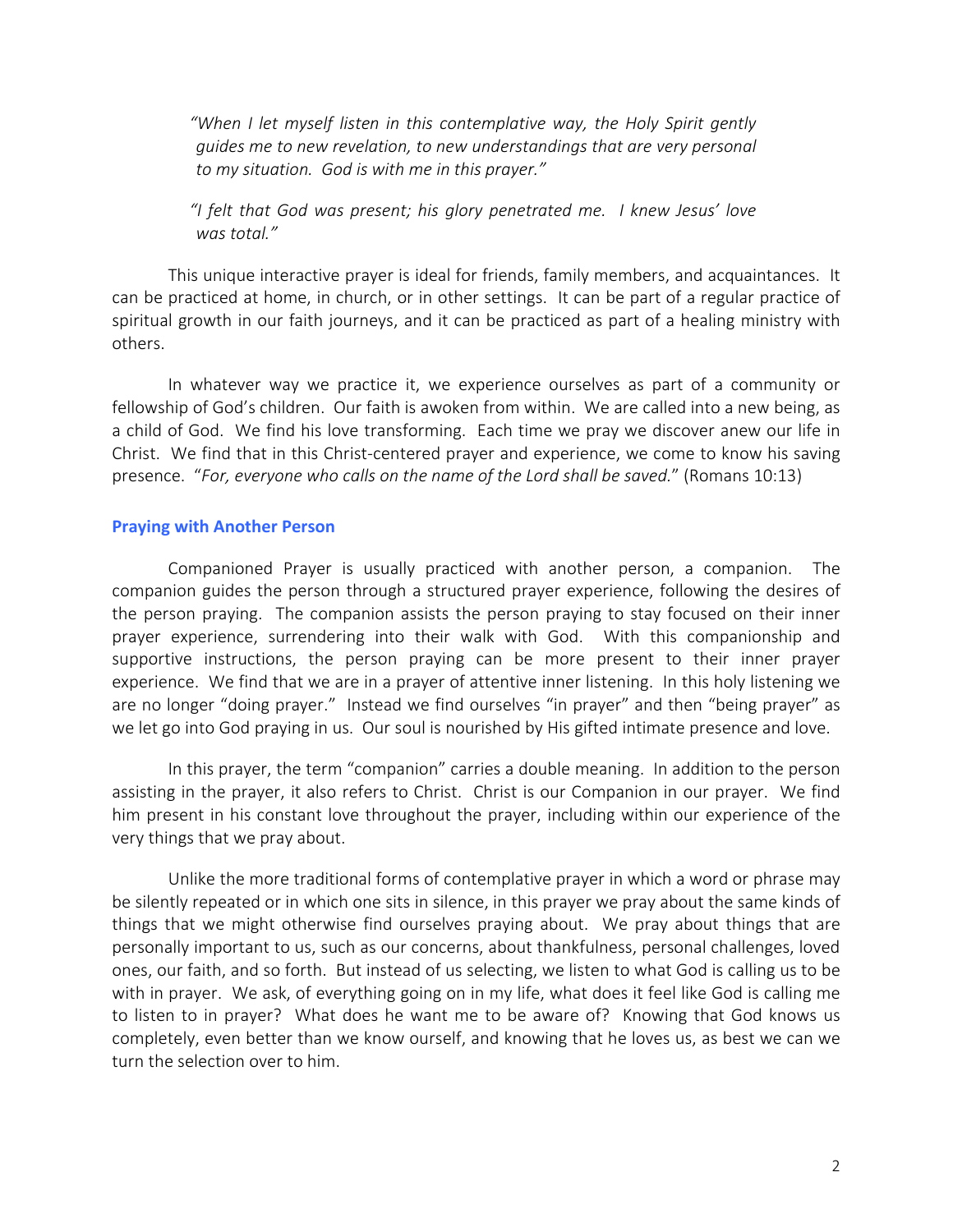Once a prayer subject is identified, instead of simply praying about it, talking about it, or asking God for his intervention or other action about it, we take it to the loving heart of Jesus. We experience our prayer subject within God's tender love and remain open to the Holy Spirit. Within the compassion of Jesus' sacred heart we wait for some inner movement – for something to come that we sense is related to what we are praying about. In this way we follow the inner direction of the Holy Spirit, letting her guide us to greater understanding and mercy.

Throughout this experience we let our attention also be on our physical nature, our body. This helps us to be grounded in our prayer experience, and to not get caught up into analytical thinking and emotional responsiveness. It also facilitates being open to noticing God's quiet inner movement and call within us in our present moment.

Each of us is unique. We all have our unique stories, our unique concerns, and our unique spiritual journeys. We are each called individually to God in a special way. This is a prayer practice that honors that. The companion knows that they are there to help the person be attentive to their prayer subject within Christ's loving presence. The companion does not provide advice or suggestions about the person's prayer issue. In fact, the companion usually doesn't even know what the person is praying about. The subject of the prayer is private, between God and the person praying. The companion knows from his or her own experience of the prayer that God's mercy and grace are found within the prayer issue as it is held in Christ's love and carried forward by the Holy Spirit into revelation, into God's mercy and grace. The companion knows that this is holy ground, that this graced felt movement from within cannot be made to happen by anything that the companion or the person praying does. It simply comes as gift; a gift beyond any thought of advice or suggestion from the companion. A gift from God.

## **Learning the Prayer**

When learning Companioned Prayer, this sense of gift, of God's presence within our concerns and within our daily lives, may not be obvious at first. For some people it is apparent after only a few experiences of the prayer. For others it is more gradual, kind of a dawning awareness, but very real and solid. Individual experiences vary. In the inner movement of symbols and graced understandings, some people's experiences frequently revolve around the themes of their faith; for example of Christ's presence in their life. For others, their graced inner movements and gifts may be obviously related to their faith only occasionally, with an understanding of how it all is a personal gift of faith coming at a later time. In any case, whether appreciated right away or later, a personal growing relationship with God and the sense of his miraculous love within our life is inevitable with regular practice of the prayer.

Learning the prayer is easy. As with any contemplative prayer, the best way to learn Companioned Prayer is with others such as a prayer group or learning program sponsored by your church or religious community, which offers an experience of instruction, ongoing practice, and fellowship. If one is not available in your area, get together with some friends and start one using the resources available on the Companioned Prayer Christian Fellowship's website at [www.CompanionedPrayer.org.](http://www.companionedprayer.org/)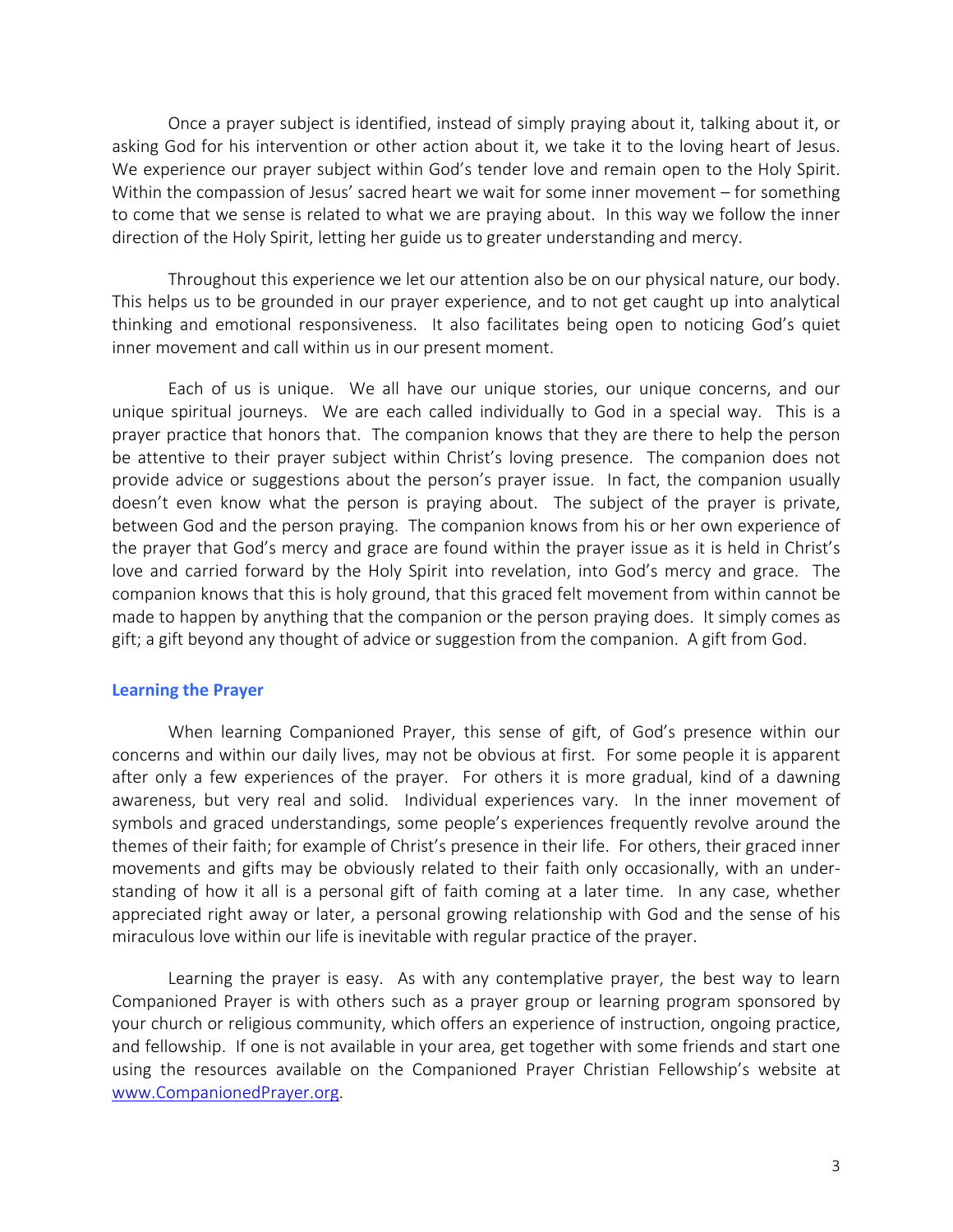#### **A Relationship That Grows Over Time**

Companioned Prayer is a simple, effortless, and graceful experience in the mystery, love and wonder of God. When practiced over time, God opens us to his abiding presence and we flower in him. This is our discovery that awaits us. The experience of God calling us personally into a new and intimate relationship with him, into revelation, and into his mercy and grace, felt and known inside us.

This is a gentle and gradual process. It cannot be hurried. But amazingly, we can give ourselves to it through Companioned Prayer. This prayer is not just something that we do; it is time we spend being open to, and nurturing of, our awareness of God as the prime mover and shaper of our lives. And when we do that consciously and regularly, we find that we are carried forward in his hands by his love, in ways beyond our knowing, that guides us and transforms our understanding of ourselves as children of him who loves us deeply.

So in faith we turn to God in prayer and give ourself to him over and over again. We allow ourselves the time to get to know the depths of his love over time; time we spend in Companioned Prayer over months and even years. While it is easy to learn the steps of Companioned Prayer with a friend or in a group, learning what the prayer experience truly offers is a process of growth. It takes time because it is real; it happens within you as you grow in response to God's love.

Because the prayer experiences are subtle, it can be easy to initially dismiss their value and the value of the prayer. This seems to be true whether the experiences are profoundly personally meaningful or are of a more simple nature. The key to experiencing the personal growth of our formation in Christ that Companioned Prayer offers over time, is to understand that while individual prayer experiences gift us with God's intimate mercy, the greater gift is his real presence to us. This is a presence of being in a personal relationship with our Lord, a presence and relationship that unfolds and develops over time as our awareness of him is nurtured through our many Companioned Prayer experiences.

How does this happen? It happens because God is love and he loves us. When we give ourselves to this love in trust and humility, we open ourselves to a greater knowing of him, and of his gifts of mercy and grace. Companioned Prayer has steps or movements that help guide us through this encounter. Our prayer companion offers us these guided movements as we stay focused interiorly on our walk with God, as Jesus calls us into prayer, into a personally meaningful relationship with him.

#### **Jesus Loves Us**

Essentially this prayer is our surrender into the personal loving presence of our Lord, exemplified by his loving heart. This is the simple key to our prayer experience. Letting go *into our prayer subject within our experience of the love of Jesus* is the heart of the prayer.